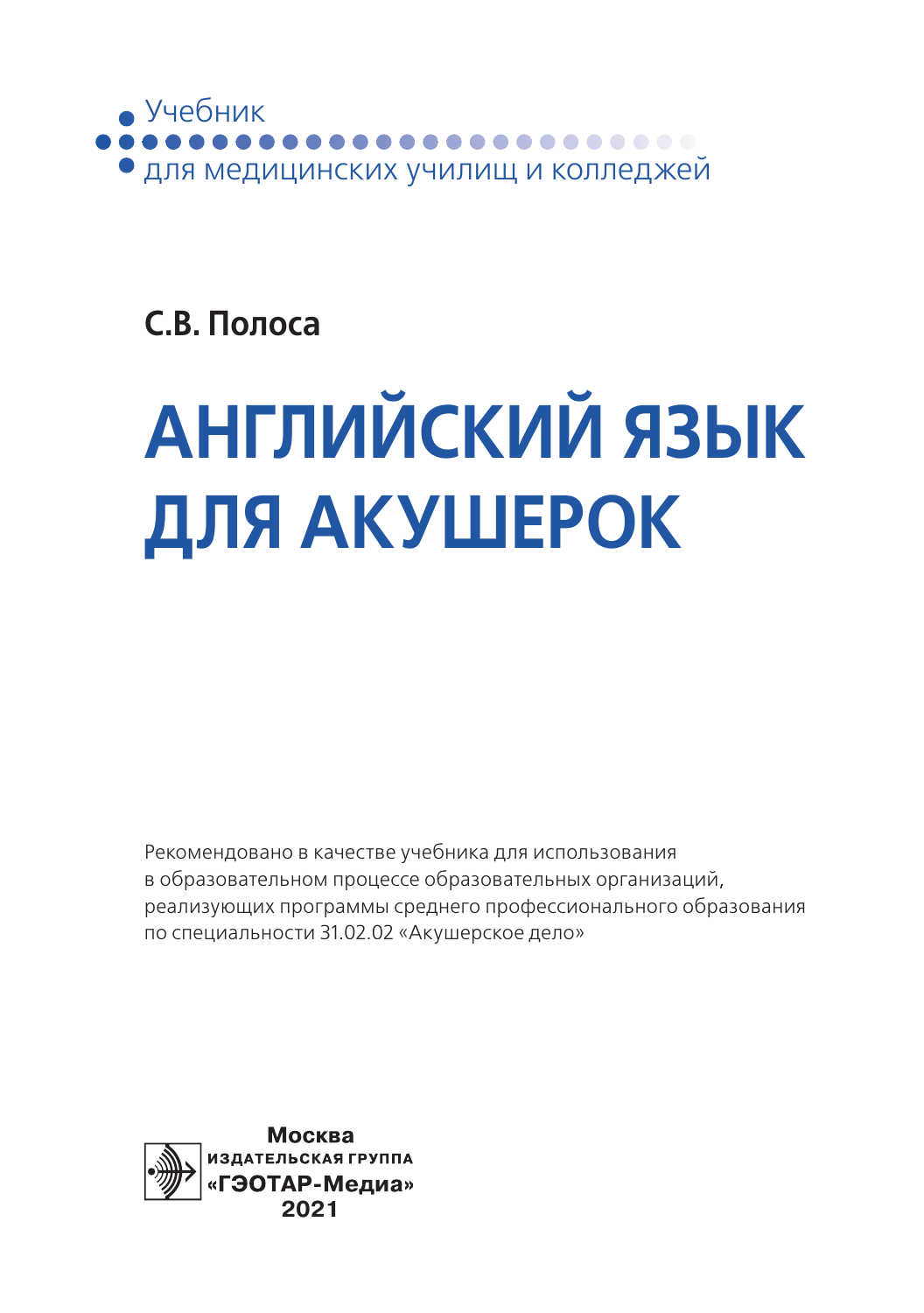### **CONTENTS**

| <b>UNIT 2.</b> History of Midwifery and Obstetrics 10                  |  |
|------------------------------------------------------------------------|--|
|                                                                        |  |
|                                                                        |  |
|                                                                        |  |
| <b>UNIT 6.</b> The System of Care for Women, Newborn Infants           |  |
| <b>UNIT 7.</b> General Manipulations and Medical Equipment 39          |  |
|                                                                        |  |
|                                                                        |  |
|                                                                        |  |
| <b>UNIT 11.</b> Antenatal Care. Confirming the Pregnancy 58            |  |
|                                                                        |  |
|                                                                        |  |
|                                                                        |  |
|                                                                        |  |
|                                                                        |  |
|                                                                        |  |
|                                                                        |  |
| <b>UNIT 19.</b> Diagnostic Technologies in Obstetrics and Gynecology98 |  |
| <b>UNIT 20.</b> New Technologies in Obstetrics and Gynecology  104     |  |
|                                                                        |  |
| APPENDIX 2. Communication Notes  136                                   |  |
|                                                                        |  |
| <b>DICTIONARY.</b> Англо-русский словарь 183                           |  |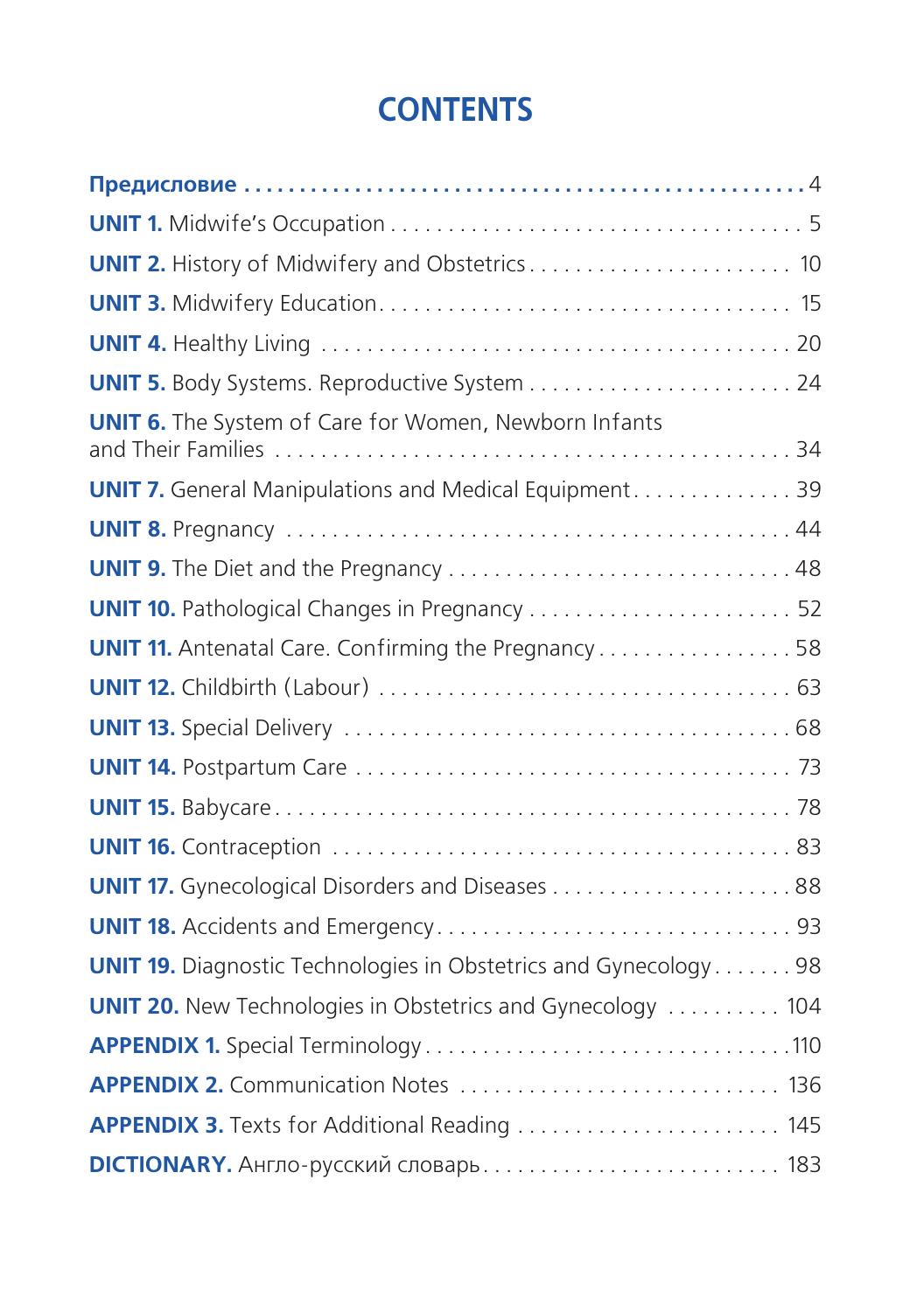# UNIT<sub>1</sub> **MIDWIFE'S OCCUPATION**



### **PART 1. READING**

#### **Exercise 1. Answer the questions.**

- 1. What does the word "midwife" mean?
- 1. What skills should a midwife have?
- 3. What are the main roles of the midwife?

**Exercise 2. Describe the meaning of the saying: "Experiencing the birth of a baby as part of your day job is incredible."**

#### **Exercise 3. Read the text and say if the following statements are true (T) or false (F).**

- 1. The aim of midwife is to support a woman in pregnancy.
- 2. Labour is a natural process.
- 3. Midwives are trained specialists as the members of health care team.
- 4. The obstetrician is a doctor whose main tasks are to diagnose and to bring a woman through pregnancy, labour and postnatal care.
- 5. Gynecologists make routine examinations to detect abnormalities of the uterus.
- 6. Midwives work hard and often should be on-call to provide 24-hour care.
- 7. The role of the midwife is to provide skilled care for all women, newborn infants and their families.
- 8. Midwives contribute to the quality of maternity care.

### **MIDWIFE'S OCCUPATION**

"Midwife" is a word, which in English means "with woman". In French, a midwife is a sage femme, or a "wise woman". The aim of midwife is to support a woman in labour. Labour is a natural process. Midwives are the most common birth attendants in the world. The average child born in our world is born into the hands of a midwife. Nowadays midwives are trained specialists who work independently and as the members of health care team with obstetricians, gynecologists and neonatologists to provide care and to support to women and their families throughout pregnancy, labour and during the period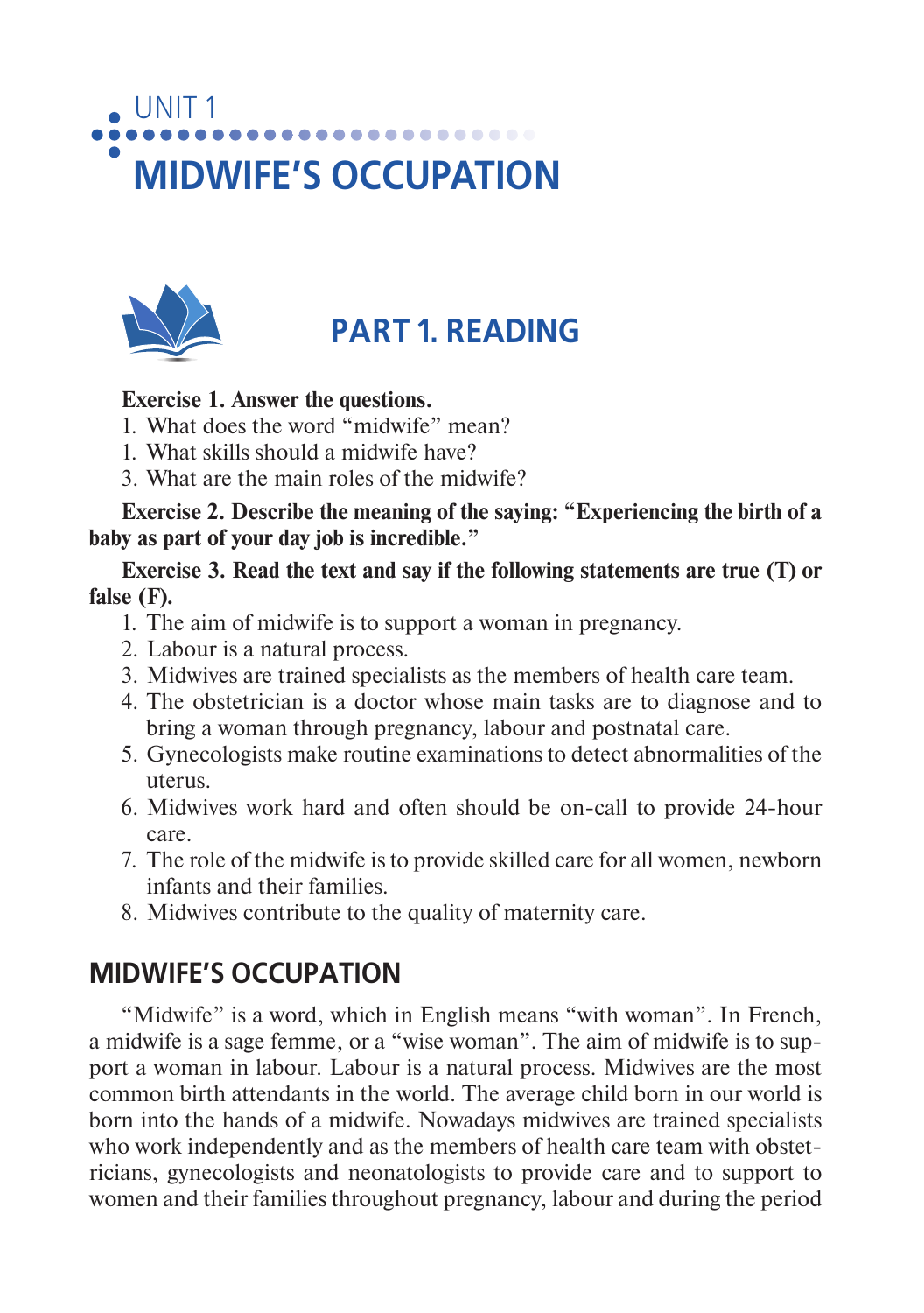after a baby's birth. Midwives often describe their job as 'privileged'. Midwife's presence during all stages of pregnancy, labour and the early postnatal period is vital.

The obstetrician is a doctor whose main tasks are to diagnose and bring a woman through pregnancy, deliver her child, and give the new mother adequate postnatal care. Gynecologists make routine examinations of cervical and vaginal secretions to detect abnormalities of the uterus and cervix including cancer. They perform two main types of surgical operations: repairing any injuries caused to the vagina, uterus, and bladder during the childbirth; and removing cysts and benign or malignant tumours from the uterus, cervix, and ovaries. The diagnosis and treatment of infertility are a combined obstetric-gynecologic effort. If someone wants to be an obstetrician or a gynecologist, he or she should go to the university.

Midwives provide full antenatal care, including antenatal classes, clinical examinations and screenings, identify high-risk pregnancies, monitor women and support them during labour, teach new and future mothers how to take care of their babies. They work with women from a variety of backgrounds and they need to be confident enough to communicate with different people. All women will need the midwife to understand the emotional, physical and psychological processes of pregnancy and birth. Sometimes pregnancies do not go as nornal and a midwife will need to offer support and advice on stillbirth, miscarriage, termination, neonatal death and neonatal abnormalities. Midwives work hard and often should be on-call to provide 24-hour care at the woman's home as well as in hospital. A midwife mainly deals with pregnant women requiring professional support and advice. A midwife should be the health professional for a woman, providing evidence-based information and helping her make informed choices about the options and services available throughout her pregnancy.

Thus, a midwife should have different skills:

- good communication and observation;
- interest in the physical, psychological and process of pregnancy and birth;
- ability to answer questions and offer advice;
- happy to work as part of a team;
- dealing with emotionally charged situations.

#### **THE ROLE OF THE MIDWIFE IN THE 21ST CENTURY**

Midwifery is defined as "skilled, knowledgeable, and compassionate care for childbearing women, newborn infants, and families across the continuum throughout pre-pregnancy, pregnancy, birth, postpartum, and the early weeks of life. (The definition of midwifery from "The Lancet Series on Midwifery").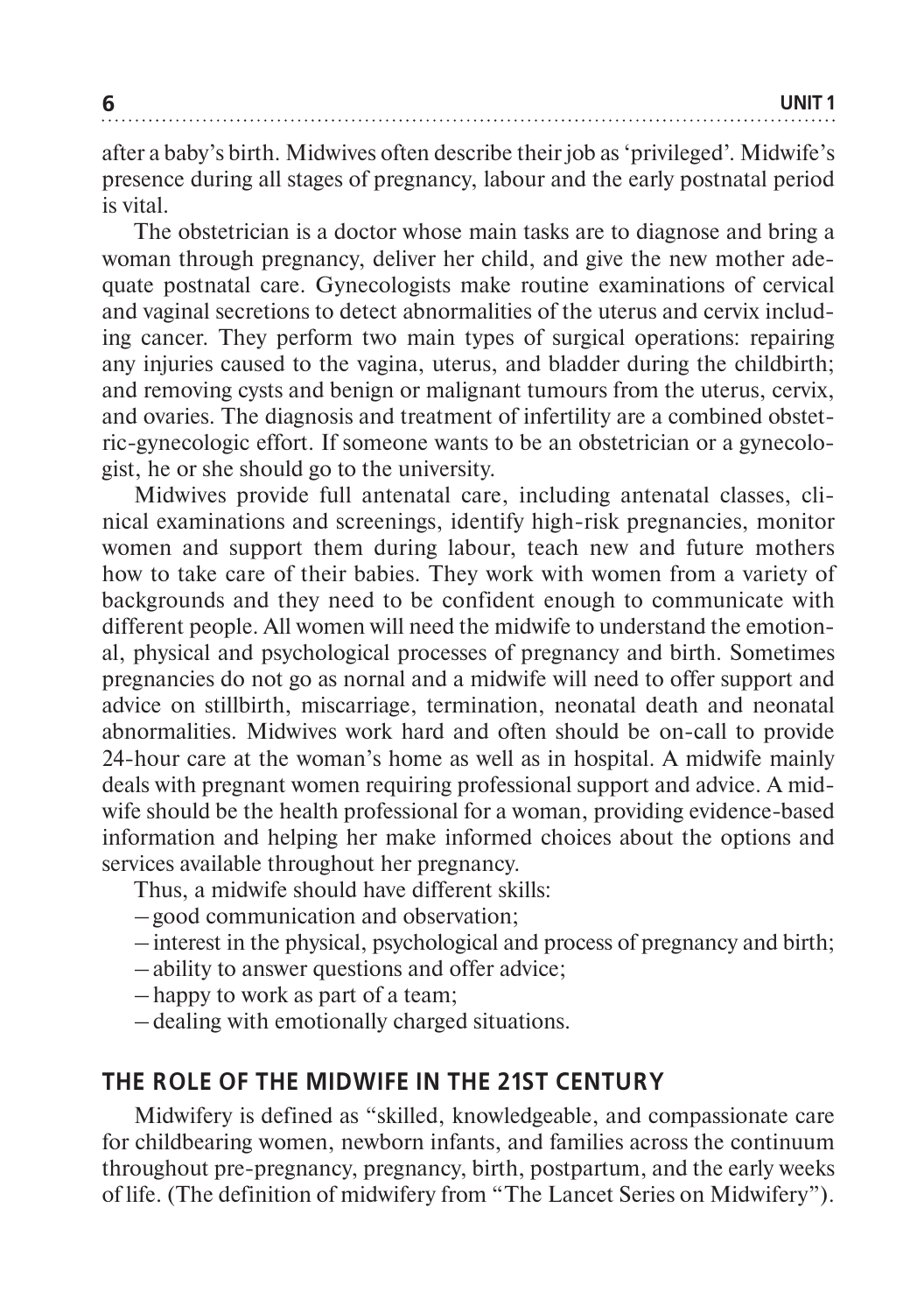#### **MIDWIFE'S OCCUPATION 7**

The role of the midwife is to provide skilled care for all women, newborn infants and their families. Midwives work with women and their families from pre-pregnancy, pregnancy, labour and birth, postpartum, and the early weeks of infant's life. They provide care based on the best available evidence and keep up to date with current knowledge and skills. Midwives make a vital contribution to the quality and safety of maternity care. They combine clinical knowledge, understanding, and skills with interpersonal and cultural competence. They work in partnership with women.

They provide health education, health promotion and health protection to promote psychological and physical health and well-being and prevent complications. In case of complications, the midwife is responsible for recognizing and for immediate response, management, and collabourating with multidisciplinary team and acting as an advocate to ensure that care always focuses on the needs, views, preferences, and decisions of the woman and the needs of the newborn infant.



### **PART 2. DISCUSSION**

#### **Exercise 1. Find the following words in the text "Midwives Occupation".**

- 1. Акушерка.
- 2. Роды.
- 3. Навык.
- 4. Знание.
- 5. Новорождённый.
- 6. Защита здоровья.
- 7. Многопрофильная команда.
- 8. Общаться.

#### **Exercise 2. Match the words with definitions.**

| The word             | <b>Definition</b>                                                                                        |
|----------------------|----------------------------------------------------------------------------------------------------------|
| 1. Care              | A. to be in charge of the work                                                                           |
| 2. To be responsible | B. a specially trained person whose job is to help women<br>when they are having a baby                  |
| 3. Midwife           | C. an ability to do something well, especially because you<br>have learned and practiced it              |
| 4. Privileged        | D. the process of looking after someone, especially<br>because they are ill, old, disabled or very young |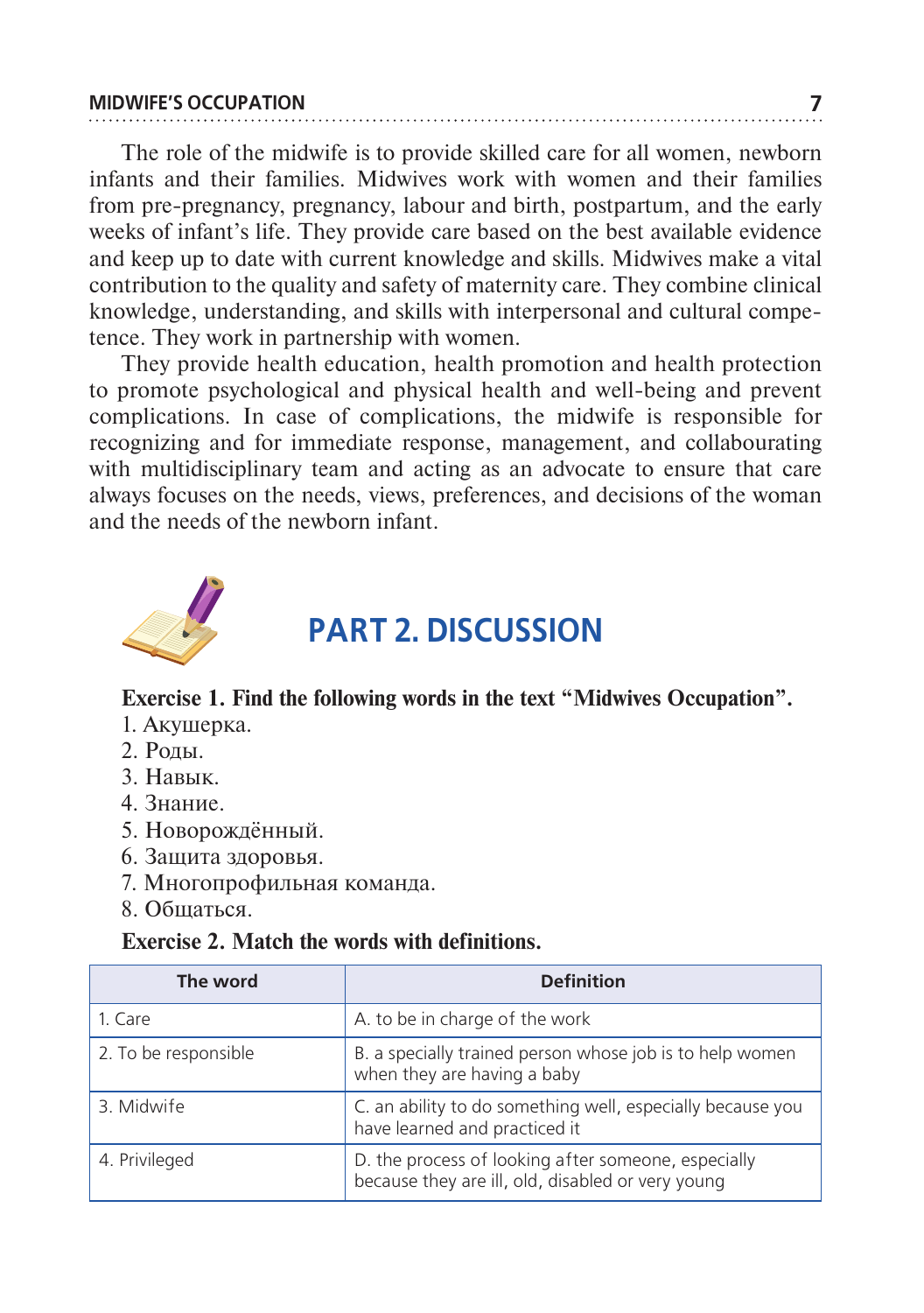| The word | <b>Definition</b>                                                                       |
|----------|-----------------------------------------------------------------------------------------|
| 5. Skill | E. having a special advantage or a chance to do something<br>that most people cannot do |

#### **Exercise 3. Fill in the gaps in the sentences.**

Means, examinations, antenatal classes, pregnancy, monitor, to detect abnormalities, newborn infants, health care team, care, evidence-based information, psychological.

- 1. "Midwife" is a word which in English "with woman".
- 2. Midwives are trained specialists who work independently and as the members of with obstetricians, gynecologists and neonatologists.
- 3. The obstetrician is a doctor whose main tasks are to diagnose and bring a woman through \_\_\_\_\_\_\_, deliver her child, and give the new mother adequate postnatal\_\_\_\_\_\_\_\_.
- 4. Gynecologists make routine\_\_\_\_\_\_\_\_\_ of cervical and vaginal secretions \_\_\_\_\_\_\_\_\_ of the uterus and cervix including cancer.
- 5. Midwives provide full antenatal care, including\_\_\_\_\_\_\_\_, clinical examinations and screenings, identify high-risk pregnancies, women and support them during labour, teach new and future mothers how to feed, care for and bathe their babies.
- 6. All women will need the midwife to understand the emotional, physical and \_\_\_\_\_\_\_\_\_processes of pregnancy and birth.
- 7. A midwife should be the health professional for a woman, providing and helping her make informed choices about the options and services available throughout her pregnancy.
- 8. The role of the midwife is to provide skilled care for all women, \_\_\_\_\_\_\_\_\_and their families and to provide health education, health promotion and health protection.



**Exercise 1. Read the text and write the main roles of the midwife.**

**Exercise 2.With a partner act out the discussion about midwifery.**

Discuss the modern trends in midwifery.

**Use the following.**

– The main problem is…

– The question of…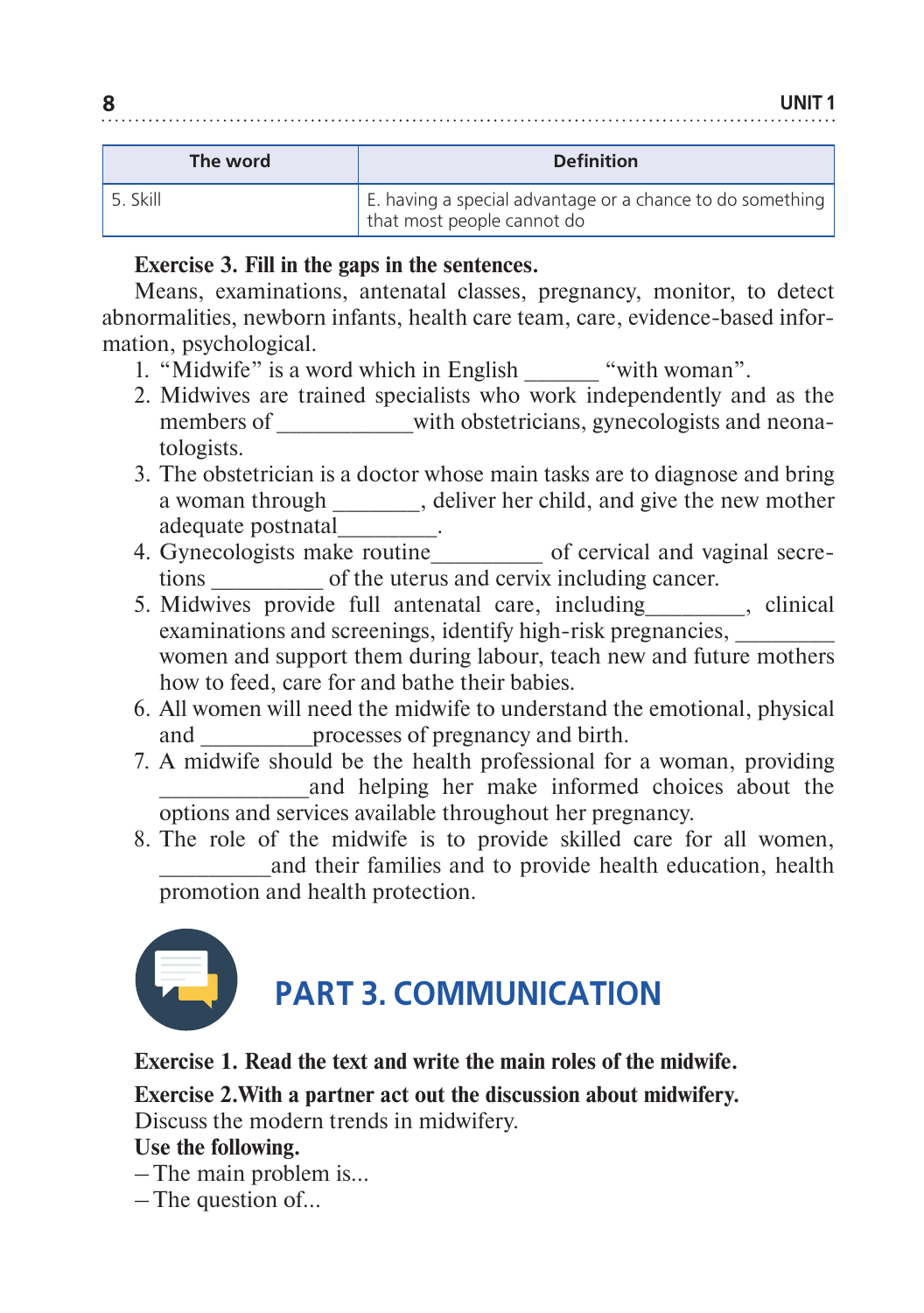- First, I would like to say…
- Another example of this is…
- First, second, third…
- Finally…
- I feel that…
- I think/don't think that…
- In my opinion…
- Well, if you ask me…
- As I see it…
- On the one hand…, on the other hand…
- Some people think that, others say that…
- I am not sure if…
- I doubt that.

### **Exercise 3. With a partner act out a dialogue.**

**Strategies:**

**Student A:** a midwife. — To describe her job.

**Student B:** a medical student. — To ask questions about the midwifery as a profession.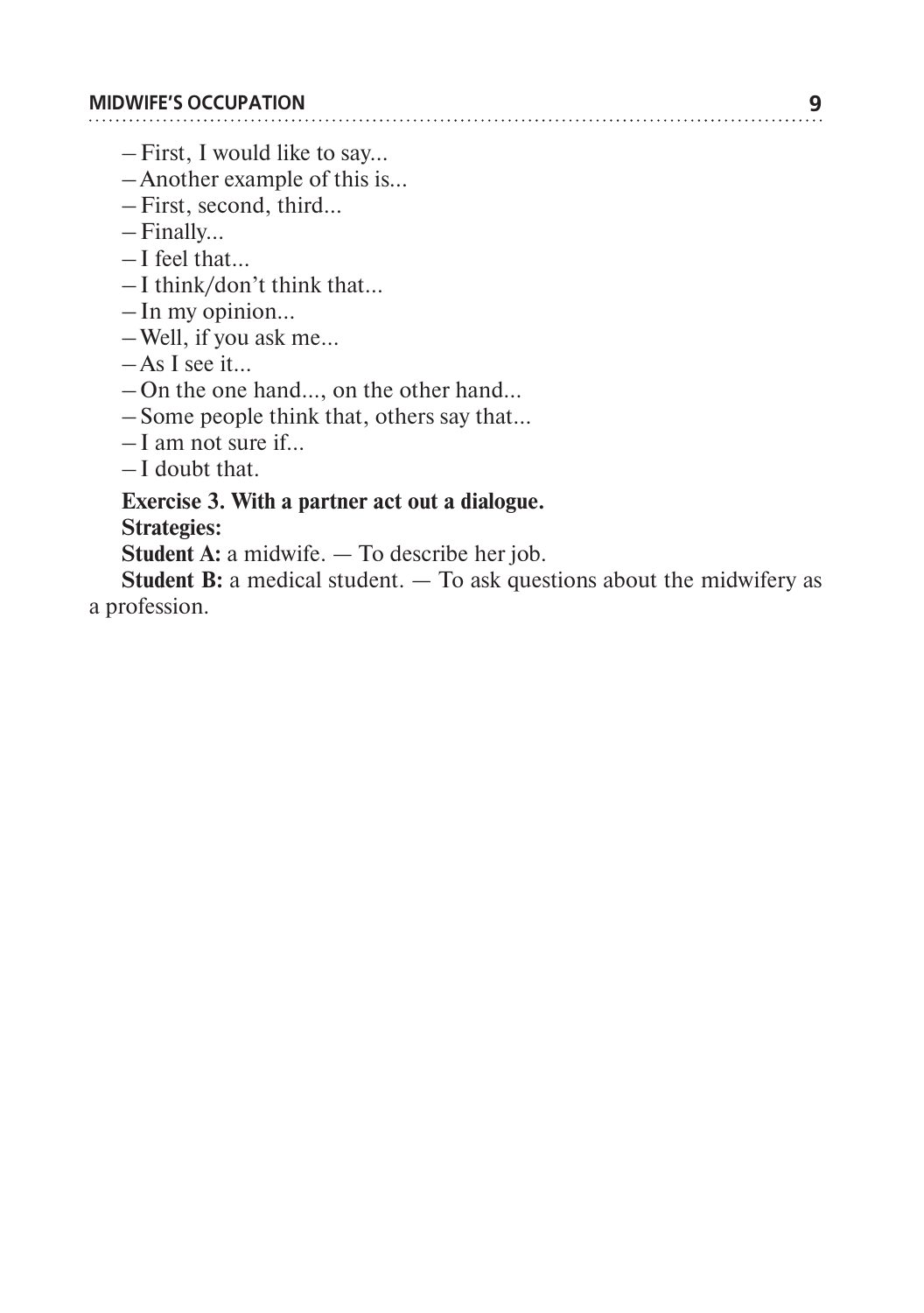### ............. **HISTORY OF MIDWIFERY AND OBSTETRICS**



UNIT 2

### **PART 1. READING**

#### **Exercise 1. Answer the questions.**

- 1. When did the history of midwifery start?
- 2. When did the physicians start to practice obstetrics and gynaecology?
- 3. What advances were made in the 20th century in the field of midwifery, obstetrics and gynaecology?

**Exercise 2. Describe the meaning of the sentence: "The medical care of pregnant women and of female genital diseases developed along different historical paths".**

**Exercise 3. Read the text and say if the following statements are true (T) or false (F).**

- 1. Midwives are not the most common birth attendant in the world.
- 2. Long ago some experienced women helped during childbirth.
- 3. In China, midwives were respected.
- 4. In Greece the midwife was a woman who had born children herself.
- 5. In the 19th century, European physicians began to attend on normal deliveries of royal and aristocratic families.
- 6. The invention of the forceps used in delivery, the introduction of anesthesia and the introduction of antiseptic methods in the delivery room were the advances in obstetrical practice.
- 7. In the 19th century, obstetrics developed chiefly in the areas of fertility control and the promotion of healthy births.
- 8. The prenatal care and instruction of pregnant mothers to reduce birth defects and problem deliveries was introduced about 1920.

### **HISTORY OF MIDWIFERY, OBSTETRICS AND GYNECOLOGY**

Midwives are the most common birth attendant in the world. The average child born in this world is born into the hands of a midwife. The medical care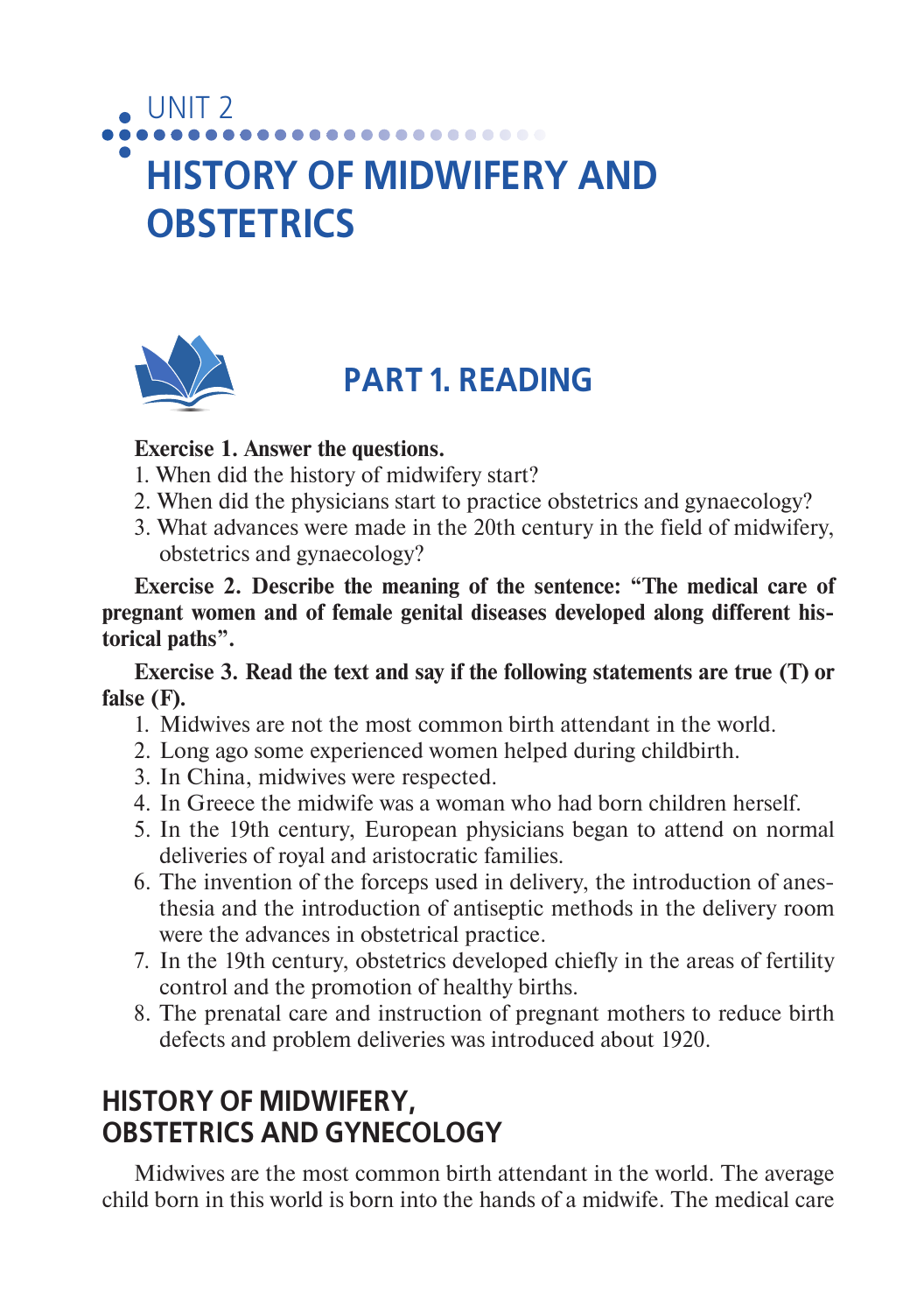of pregnant women (obstetrics) and of female genital diseases (gynecology) developed along different historical paths.

As women gave birth, they received care from others. Long ago some experienced women became to be called as "the wise women" and the helped during childbirth. Thus, the profession of midwifery began. Biblical recognition of the functions of midwives included several verses recounting the experiences of two Hebrew midwives who refused to kill male infants in defiance of the King of Egypt. Historians have found the practice of midwifery referred to in other papyri as well as in ancient Hindu records.

In Greek and Roman times, midwives were respected, autonomous care providers to women during their reproductive cycles. Some qualifications for the practice of midwifery began to evolve during this period. For example, in Greece the midwife was a woman who had born children herself. This requirement has remained in the practice of midwifery throughout several cultures and centuries and exists even today.

The profession of midwifery continued without major changes throughout the centuries, even in the Dark and Middle Ages. In their practices, midwives routinely used herbs. The midwives of these centuries generally continued to learn by sharing skills and knowledge from generation to generation but without the development of the university education system.

Obstetrics had been the field of female midwives for a long time, but in the 17th century, European physicians began to attend on normal deliveries of royal and aristocratic families; from that beginning, the practice grew and spread to the middle classes. The invention of the forceps used in delivery, the introduction of anesthesia, and Ignaz Semmelweis's discovery of the cause of puerperal ("childbed") fever and his introduction of antiseptic methods in the delivery room were all major advances in obstetrical practice.

Asepsis in turn made the cesarean section, in which the infant is delivered through an incision in the mother's uterus and abdominal wall, a surgical alternative to natural childbirth. By the early 19th century, obstetrics had become established as a recognized medical discipline.

In the 20th century, obstetrics developed chiefly in the areas of fertility control and the promotion of healthy births. The prenatal care and instruction of pregnant mothers to reduce birth defects and problem deliveries was introduced about 1900 and was rapidly adopted in the world. Beginning with the development of hormonal contraceptive pills in the 1950s, obstetricians and gynecologists have also become increasingly responsible for regulating women's fertility. With the development of amniocentesis, ultrasound scanning, and other methods for the prenatal diagnosis of birth defects, obstetricians and gynecologists have been able to terminate pathological and unwanted preg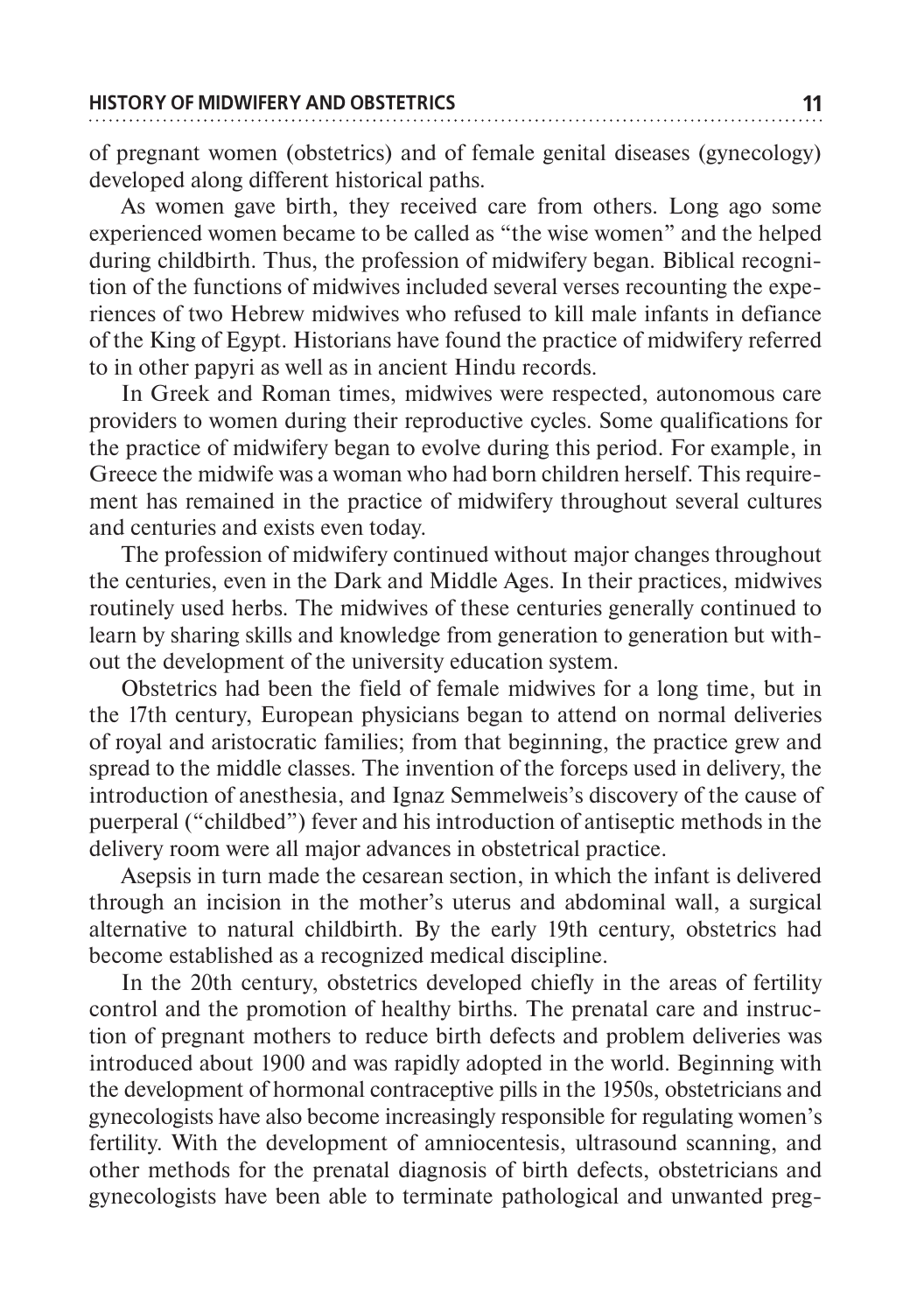nancies. At the same time, new methods for artificially implanting fertilized embryos within the uterus have enabled obstetricians and gynecologists to help previously infertile couples to have children.

Gynecology as a branch of medicine dates back to Greco-Roman civilization, if not earlier. The renewal of interest in diseases of women is shown in the huge encyclopedia of gynecology issued in 1566 by Caspar Wolf of Zürich. In the early and mid-19th century, physicians became able to perform a limited variety of surgical operations on the ovaries and uterus successfully. The American surgeon James Marion Sims and other pioneers of operative gynecology also had to combat the public prejudice against any exposure or examination of the female sexual organs. The two great advances that finally overcame such opposition and made gynecologic surgery generally available were the use of anesthesia and antiseptic methods. The separate specialty of gynecology had become established well by 1880. Its union with the specialty of obstetrics began late in the century and has continued to the present day.

At late 20th century, midwives were already recognized as highly trained and specialized professionals in obstetrics. In the 21st century, midwives who work in hospital are trained to view birth as a normal and healthy process. The midwifery model of pregnancy and childbirth as a normal and healthy process plays a much larger role in the modern society.



### **PART 2. DISCUSSION**

#### **Exercise 1. Find the following words in the text "History of Midwifery, Obstetrics and Gynecology".**

- 1. Развиваться.
- 2. Продолжаться.
- 3. Врач.
- 4. Репродуктивное здоровье.
- 5. Быстро.
- 6. Открытие.
- 7. Кесарево сечение.
- 8. Хирургические операции.

#### **Exercise 2. Match the words with definitions.**

| The word     | <b>Definition</b>                                                                                |
|--------------|--------------------------------------------------------------------------------------------------|
| 1. Fertility | A. a medical treatment when a surgeon cuts the body to<br>remove or to repair the diseased organ |
| 2. Herb      | B. the process of giving birth to a child                                                        |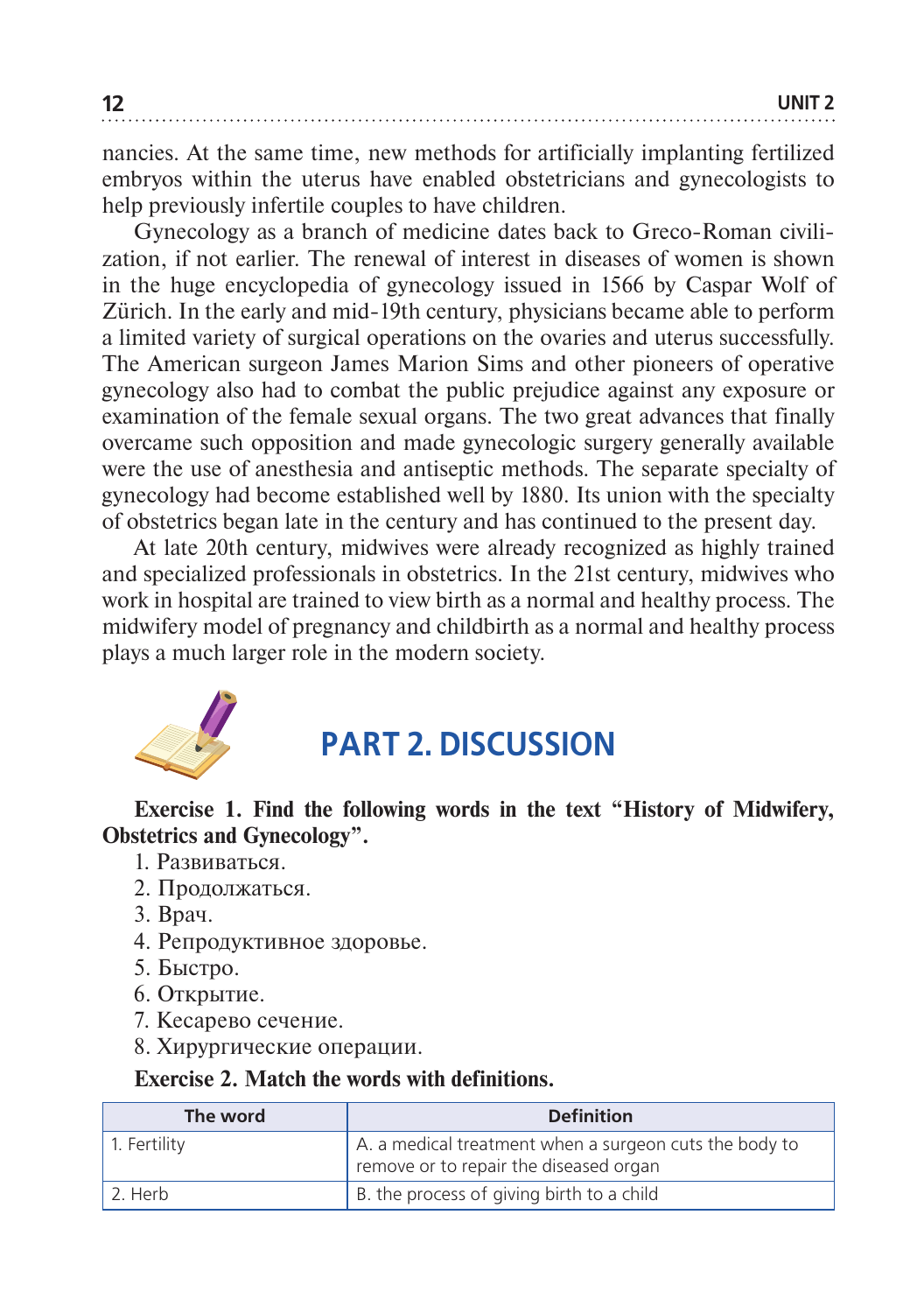#### **HISTORY OF MIDWIFERY AND OBSTETRICS 13**

| The word     | <b>Definition</b>                              |
|--------------|------------------------------------------------|
| 3. Surgery   | C. to fight with somebody or something         |
| 4. Delivery  | D. the ability of a person produces babies     |
| 5. To combat | E. a small plant that is used to make medicine |

#### **Exercise 3. Fill in the gaps in the sentences.**

Modern society, reproductive, professionals, ultrasound scanning, healthy, incision, fertility control, child.

- 1. The average born in this world is born into the hands of a midwife.
- 2. In Greek and Roman times, midwives were respected, autonomous care providers to women during their \_\_\_\_\_\_\_\_\_ cycles.
- 3. Asepsis in turn made cesarean section, in which the infant is delivered through an  $\qquad$  in the mother's uterus and abdominal wall, a surgical alternative to natural childbirth.
- 4. In the 20th century, obstetrics developed chiefly in the areas of and the promotion of healthy births.
- 5. With the development of amniocentesis, and other methods for the prenatal diagnosis of birth defects, obstetricians and gynecologists have been able to abort defective fetuses and unwanted pregnancies.
- 6. At late 20th century, midwives were already recognized as highly trained and specialized in obstetrics.
- 7. In the 21st century, midwives who work in hospital are trained to view birth as a normal and process.
- 8. The midwifery model of pregnancy and childbirth as a normal and healthy process plays a much larger role in the



## **PART 3. COMMUNICATION**

**Exercise 1. Read the text and write a short history of midwifery.**

#### **Exercise 2. With a partner act out the discussion about the main events and discoveries in the history of the midwifery.**

Discuss the problem of the development of midwifery throughout ages.

#### **Use the following**

– The main problem is…

– The question of…

– First, I would like to say…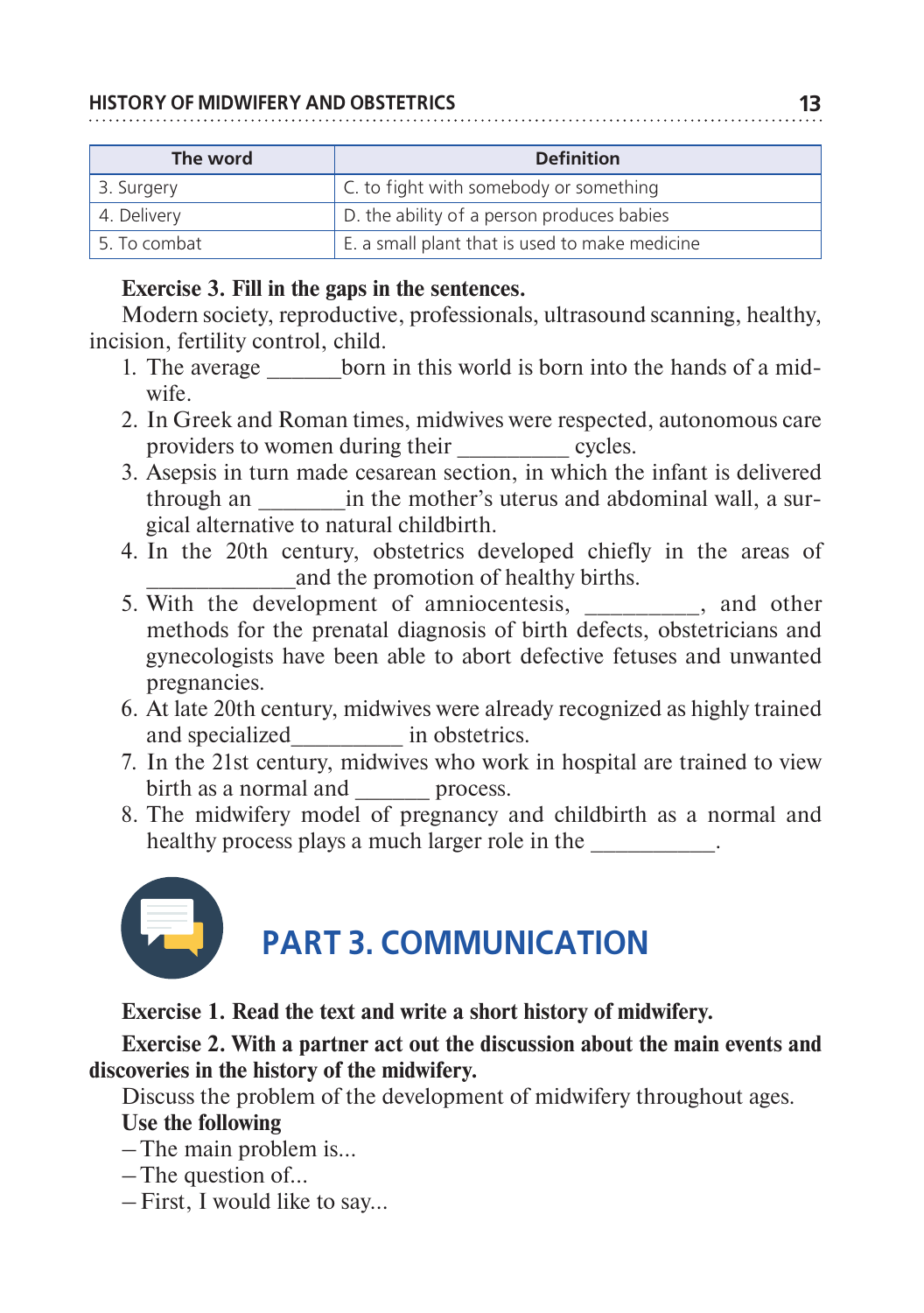– Another example of this is...

- First, second, third…
- Finally...
- I feel that…
- I think/don't think that…
- In my opinion…
- Well, if you ask me…
- As I see it…
- On the one hand, on the other hand…
- Some people think that, others say that…
- I am not sure if…
- I doubt that.

#### **Exercise 3. With a partner act out a dialogue. Strategies:**

**Student A:** a midwife. — To tell about the history of midwifery, obstetrics and gynaecology.

**Student B:** a student. — To ask a lot of questions about history of midwifery, obstetrics and gynaecology.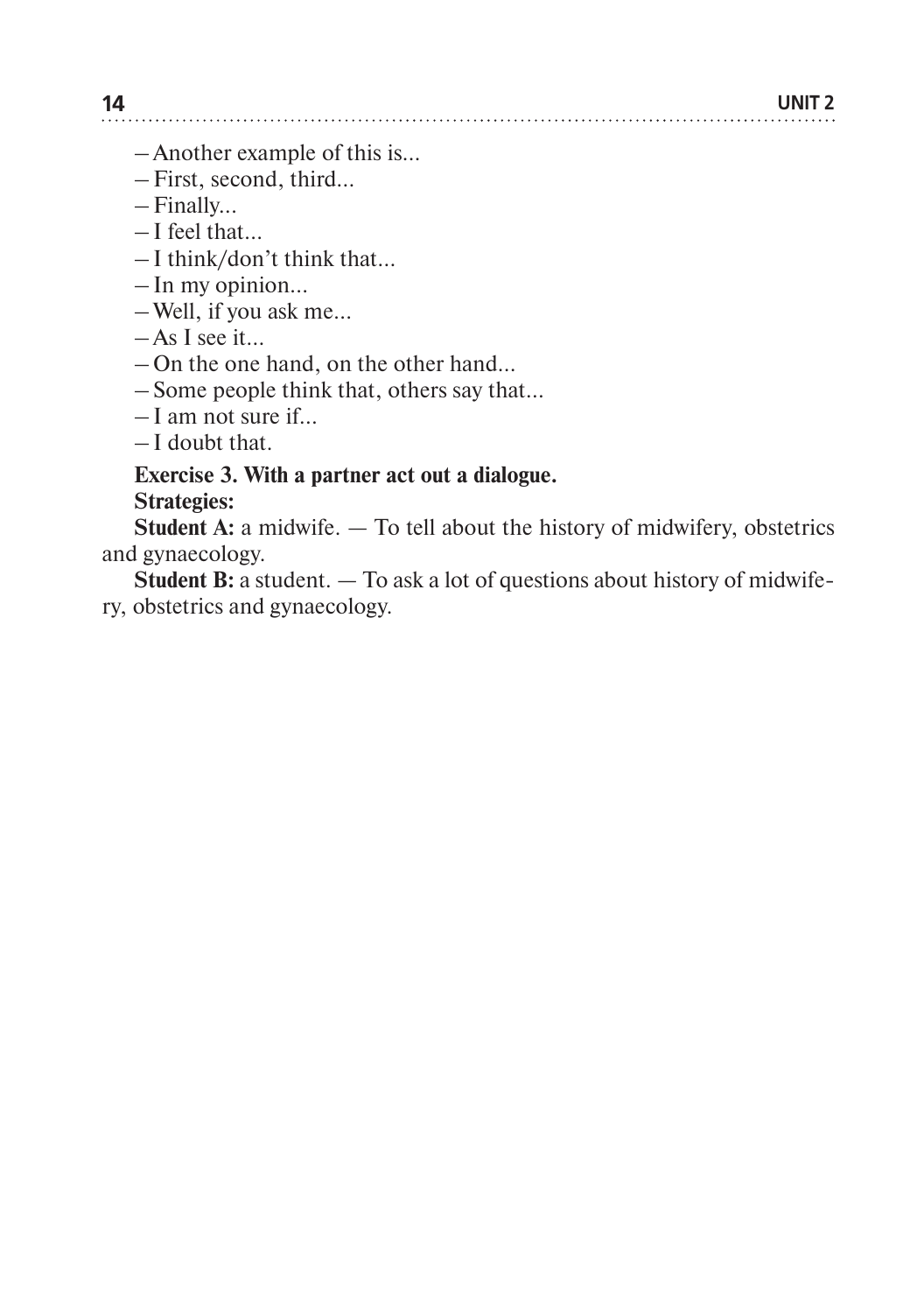# UNIT 3 **MIDWIFERY EDUCATION**



### **PART 1. READING**

#### **Exercise 1. Answer the questions:**

- 1. What should be done to become a midwife?
- 2. How long should a person study to get a diploma of midwife in Russia?
- 3. What are the career paths for a midwife?

**Exercise 2. Describe the meaning of the statement of the WHO: "Strengthening midwifery education is a key step to improving quality of care and reducing maternal and newborn mortality and morbidity".**

**Exercise 3. Read the text and say if the following statements are true (T) or false (F).**

- 1. Midwifery is not a separate profession from nursing.
- 2. To become a midwife a person will need to train and study for an undergraduate degree or postgraduate degree or diploma.
- 3. Approved full-time midwifery degree courses last for four years.
- 4. Half time is spent studying at university and half-gaining practical, supervised experience in a hospital.
- 5. At the beginning of the 20th century, midwifery included the care of women both in childbearing and in routine gynecological needs throughout the life.
- 6. Midwives of all types attend births in women's homes, birth centers, and hospitals.
- 7. In Russia, the basic level of midwifery education is provided by basic medical colleges, which is 5 years of training.
- 8. WHO considers the training of all types of midwives to be essential to improve maternal health and reduce infant mortality.

### **MIDWIFERY EDUCATION**

Midwifery is a global profession. Childbearing women, newborn infants, and families share similar needs wherever they live and midwives make a vital contribution to their survival, health and wellbeing across the world. The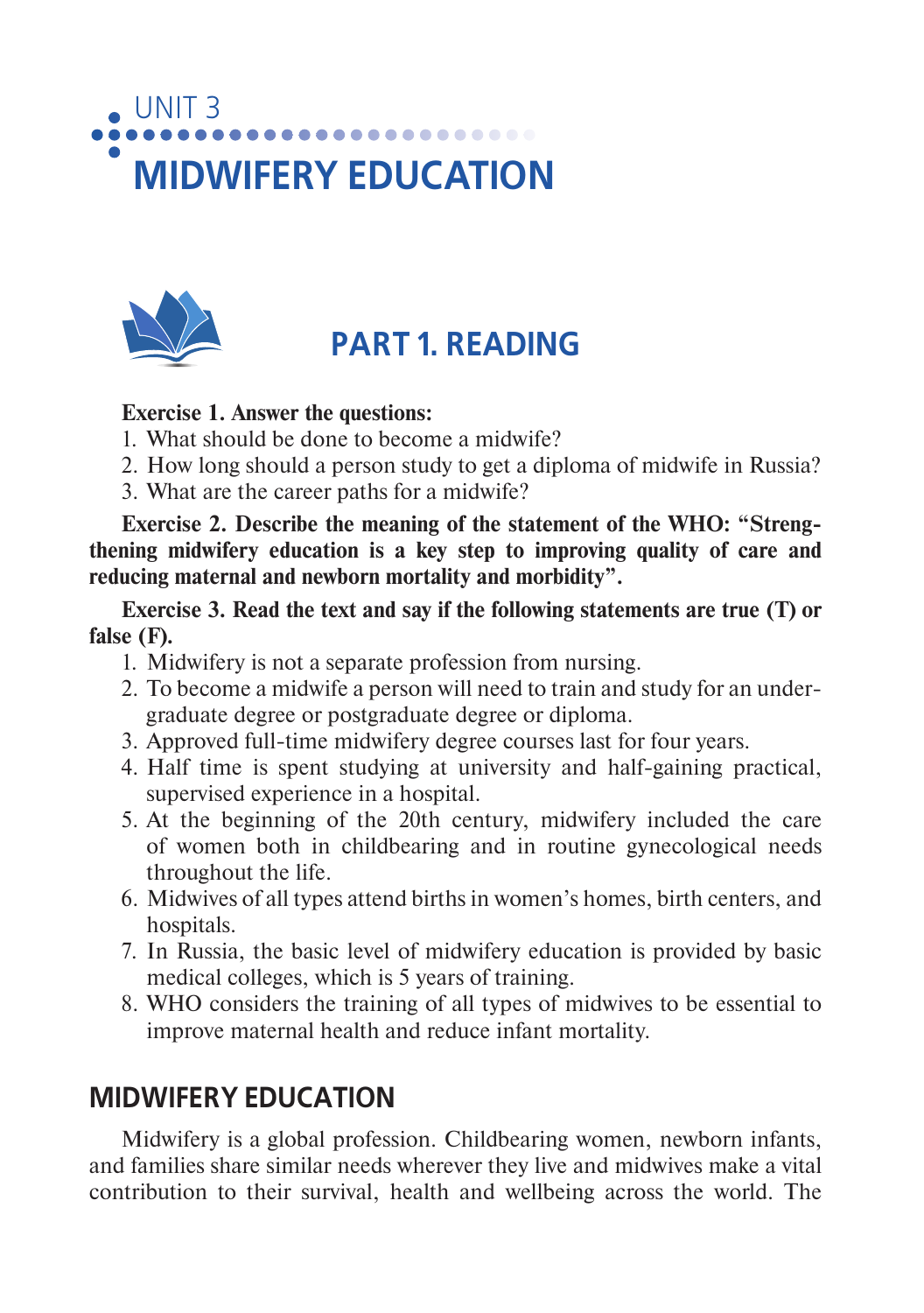World Health Organization (WHO) has stated that 'strengthening midwifery education is a key step to improving quality of care and reducing maternal and newborn mortality and morbidity'.

Midwifery is a separate profession from nursing, although there is a shortened training curriculum for registered adult nurses. To become a midwife a person will need to train and study for an undergraduate degree or postgraduate degree or diploma. Training to be a midwife involves studying at degree standard in midwifery, through either an approved pre-registration degree in midwifery or an approved degree apprenticeship in midwifery. Approved full-time midwifery degree courses last for three years. Half time is spent studying at university and half-gaining practical, supervised experience in a hospital.

The International Confederation of Midwives (ICM) maintains standards for midwife education and practice. At the beginning of the 21st century, midwifery included the care of women both in childbearing and in routine gynecological needs throughout the life.

In the world, there are two approaches to licensed midwifery practice: one from Nursing and the other from outside Nursing (direct entry). Direct-entry midwives receive formal training, and they enter health care practice directly as midwives rather than through any other health profession (direct entry is the most common approach worldwide).

Nurse-midwifery, on the other hand, involves post-nursing education. Countries such as Canada, the United Kingdom, and the United States have both types of midwives. Other countries have training and licensure for only one approach. Many countries support only direct-entry midwifery. Directentry midwives in the United States receive a professional designation of certified midwife (CM) or certified professional midwife (CPM). In contrast, nurse-midwives become nurses first and then add midwifery training as a postgraduate component to their nursing. This may be at the certificate or master's level. Midwives of all types attend births in women's homes, birth centers, and hospitals.

In Russia, the basic level of midwifery education is provided by basic medical colleges, which is 3 years of training after the 11 years of secondary education. If a person wants to be an obstetrician or a gynecologist, he or she graduates degree of the medical university and postgraduate curriculum. The time of education is more than 5 years.

WHO considers the training of all types of midwives to be essential to improve maternal health and reduce infant mortality. In its 2010 Global Standards for Midwifery Education, the ICM set three years of postsecondary education as a minimum standard for practice as a trained midwife.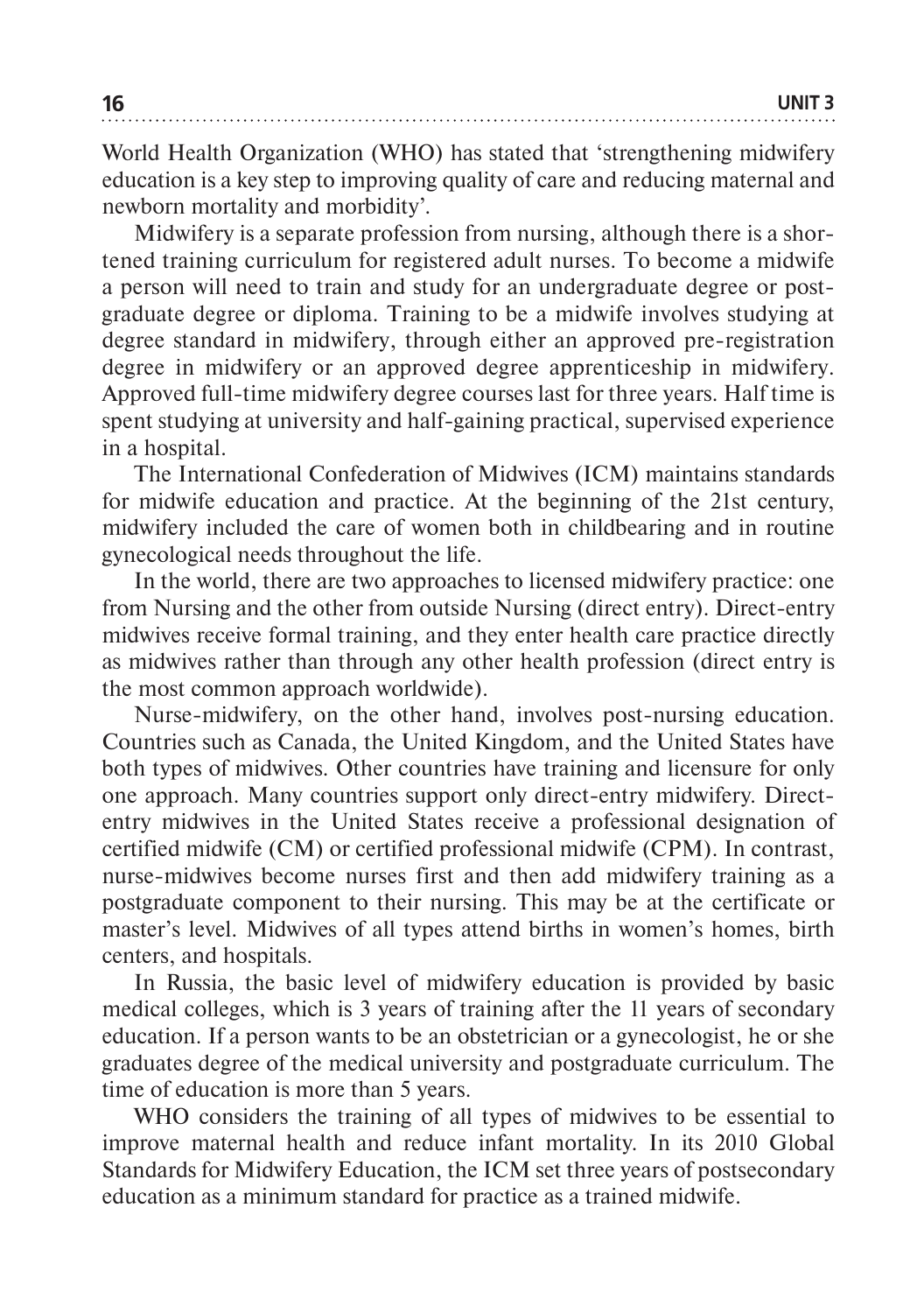#### **MIDWIFERY EDUCATION 17**

There are many chances for midwives to progress their career with more experience. As well as offering support to mothers and babies, the may support other midwives in their practice. They could combine responsibility for managing other staff by becoming a team or unit manager or supervisor. This could then lead to further roles such as head of midwifery and director of midwifery services. Midwives can choose a clinical academic career to be a researcher or to teach midwifery students.

Midwives should continue learning and always keeping their skills and knowledge up to date. Therefore, they visit conferences, seminars, practical courses, discussions.



### **PART 2. DISCUSSION**

#### **Exercise 1. Find the following words in the text "Midwifery Education".**

- 1. Образование.
- 2. Послелипломный.
- 3. Здоровье матери.
- 4. Руководитель акушерской службы.
- 5. Ответственность за.
- 6. Практический опыт.
- 7. Снижать.
- 8. Знания.

#### **Exercise 2. Match the words with definitions.**

| The word       | <b>Definition</b>                                                                                                       |
|----------------|-------------------------------------------------------------------------------------------------------------------------|
| 1. Career      | A. relating to a mother or to being a mother                                                                            |
| 2. Maternal    | B. an official paper stating that a person has<br>completed a course of education or passed an exam                     |
| 3. Training    | C. an educational institution at the highest level where<br>people study to get a degree                                |
| 4. Certificate | D. a job or profession that a person has been trained<br>for, and which he or she does for a long period of the<br>life |
| 5. University  | E. the process of teaching or being taught the skills<br>for a particular job or activity                               |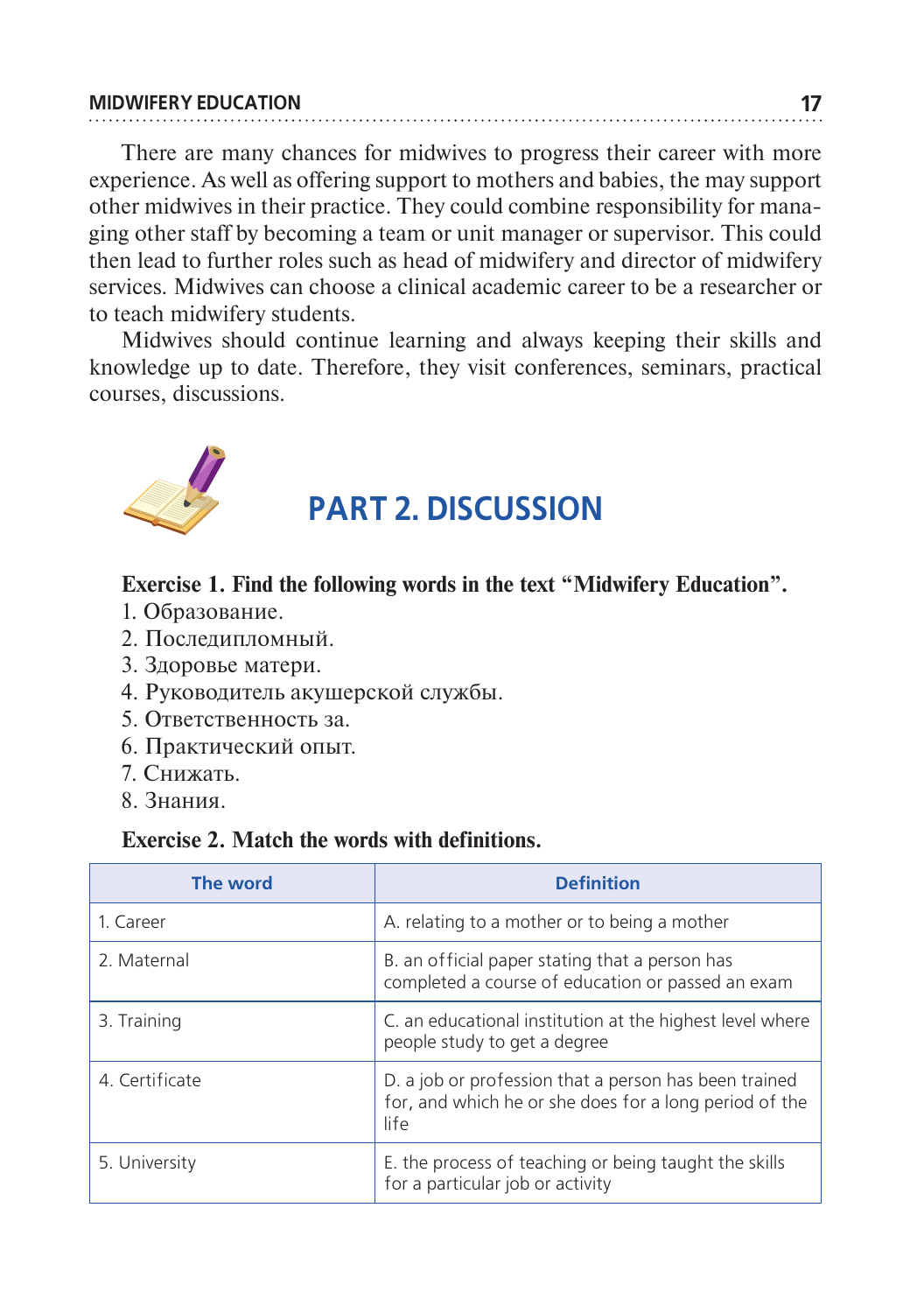#### **Exercise 3. Fill in the gaps in the sentences.**

Standards, up to date, essential, birth centers, academic, to progress their career, global, a trained midwife.

- 1. Midwifery is a **profession**.
- 2. The International Confederation of Midwives (ICM) maintains for midwife education and practice.
- 3. Midwives of all types attend births in women's homes, and hospitals.
- 4. WHO considers the training of all types of midwives to be  $\sim$ improve maternal health and reduce infant mortality.
- 5. In its 2010 Global Standards for Midwifery Education, the ICM set three years of postsecondary education as a minimum standard for practice as \_\_\_\_\_\_\_\_.
- 6. There are lots of chances for midwives with more experience.
- 7. Midwives can choose a clinical career to be a researcher or to teach midwifery students.
- 8. Midwives should continue learning and always keeping their skills and knowledge \_\_\_\_\_.



### **PART 3. COMMUNICATION**

**Exercise 1. Read the text and write the main steps in making the career of the midwife.**

**Exercise 2. With a partner act out the discussion about career paths in midwifery.**

Discuss the problem of making a career in midwifery.

**Use the following.**

– The main problem is…

- The question of…
- First, I would like to say…
- Another example of this is...
- First, second, third…
- Finally…
- I feel that…
- I think/don't think that…
- In my opinion…
- Well, if you ask me…